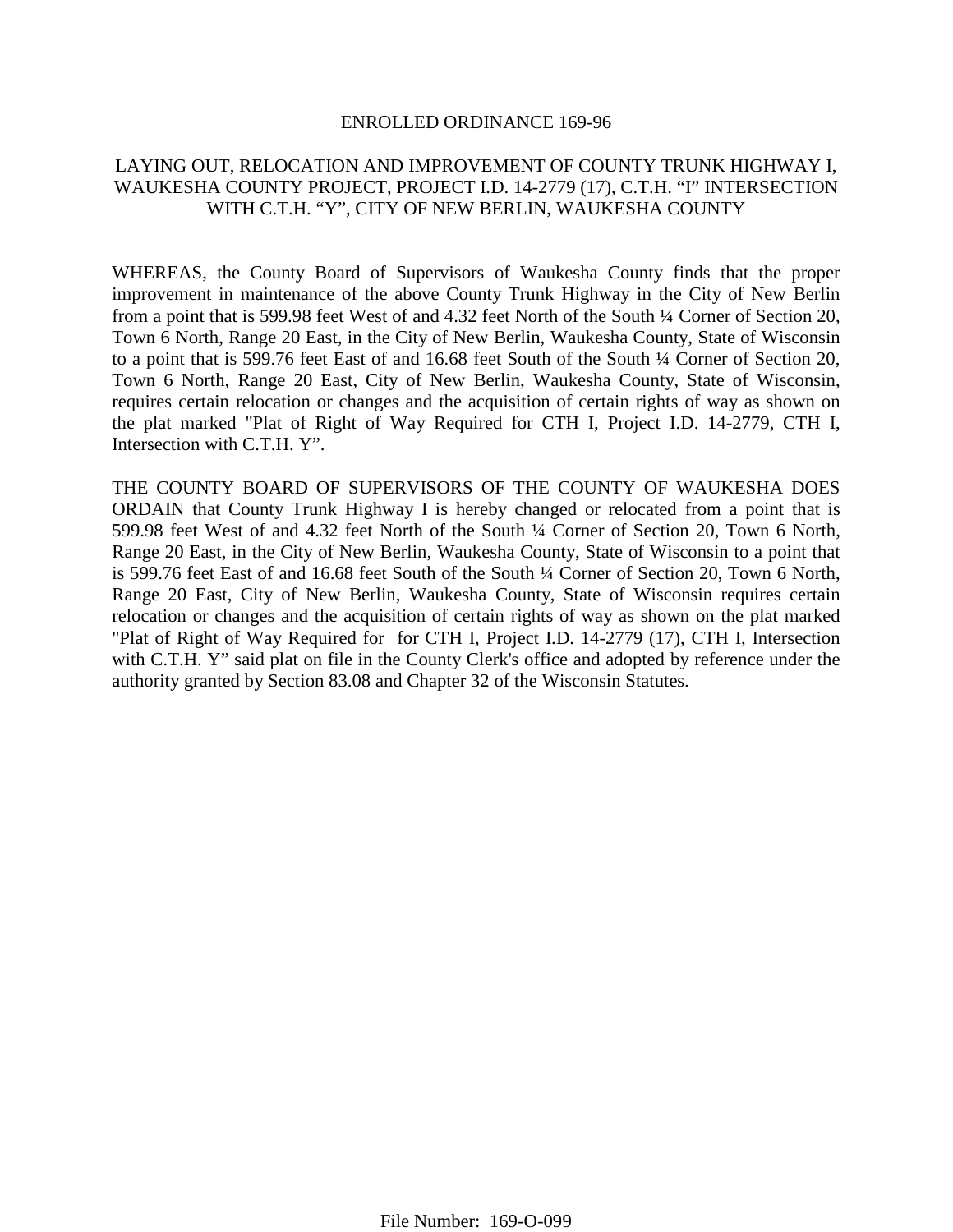LAYING OUT, RELOCATION AND IMPROVEMENT OF COUNTY TRUNK HIGHWAY I, WAUKESHA COUNTY PROJECT, PROJECT I.D. 14-2779 (17), C.T.H. "I" INTERSECTION WITH C.T.H. "Y", CITY OF NEW BERLIN, WAUKESHA COUNTY

Presented by: **Public Works Committee** 

David W. Swan, Chair

Kathleen M. Cummings

eith Hammy

Robert L. Kolb

**Richard Morris** 

Carl Pettis

Steve Whittow

The foregoing legislation adopted by the County Board of Supervisors of Waukesha County, Wisconsin, was presented to the County Executive on:

Q. Naciall Date: Kathleen Novack, County Clerk

The foregoing legislation adopted by the County Board of Supervisors of Waukesha County, Wisconsin, is hereby:

Approved:  $\times$ Vetoed:

 $4 - 1 - 15$ Date:

1P. Viation

Daniel P. Vrakas, County Executive

169-0-099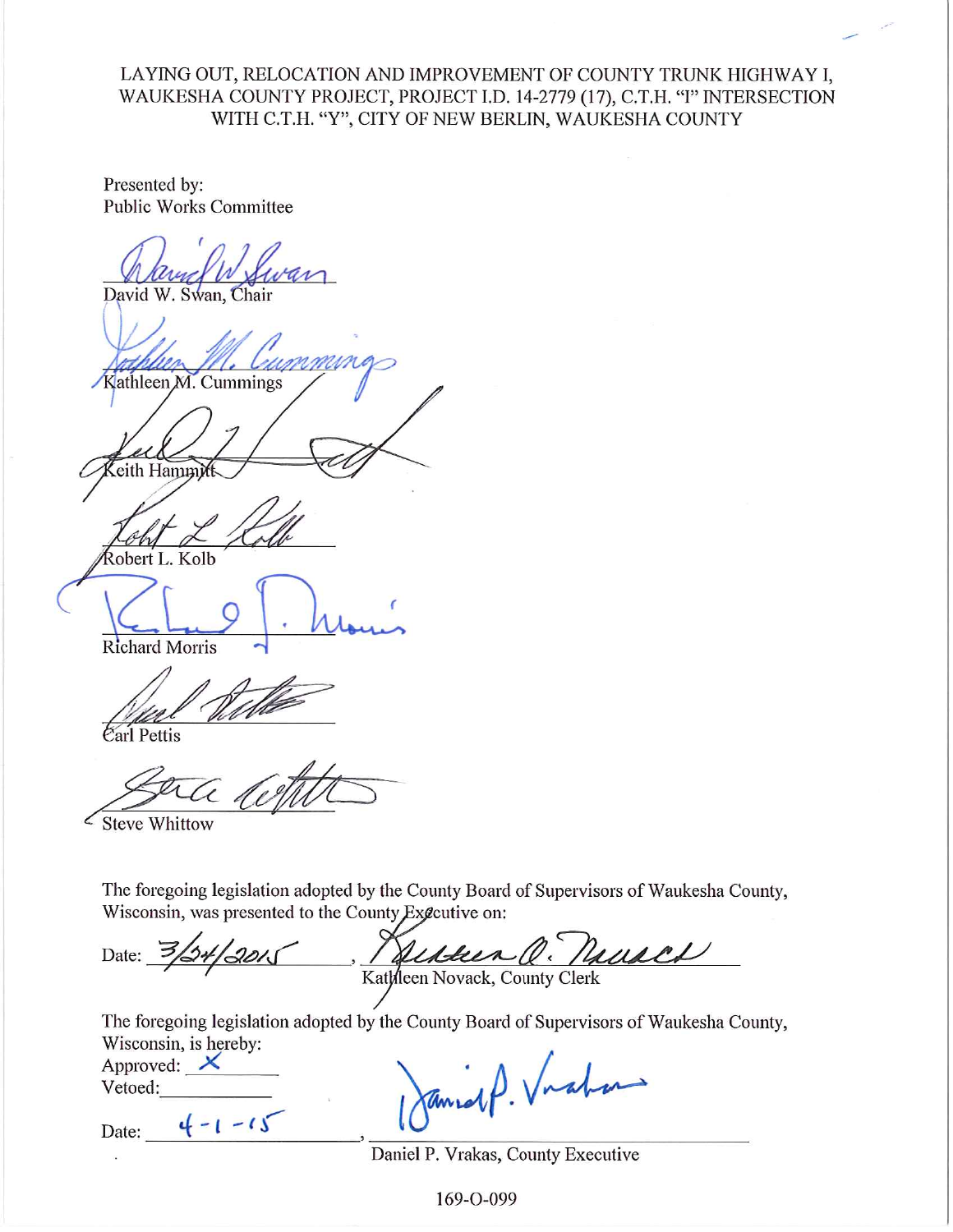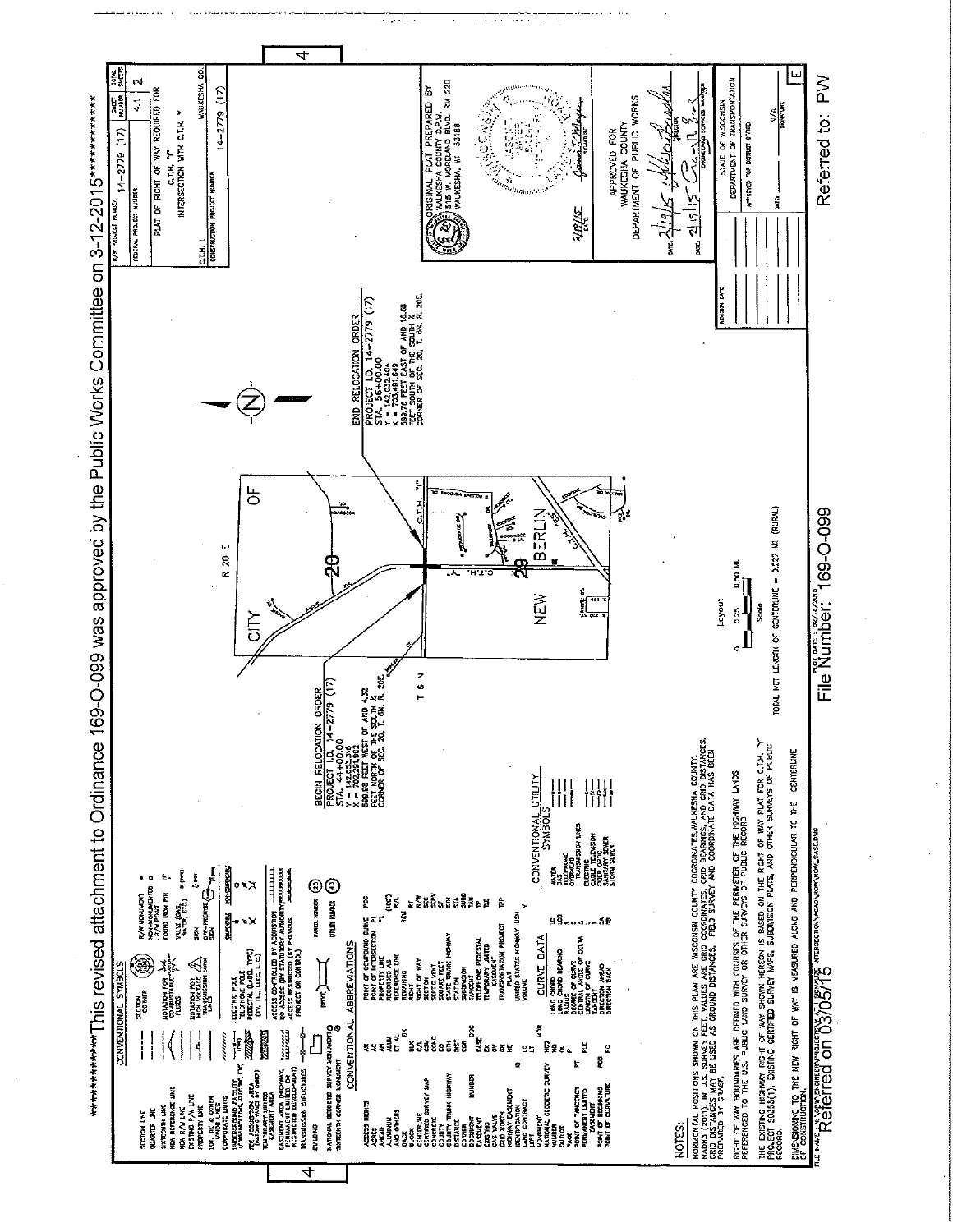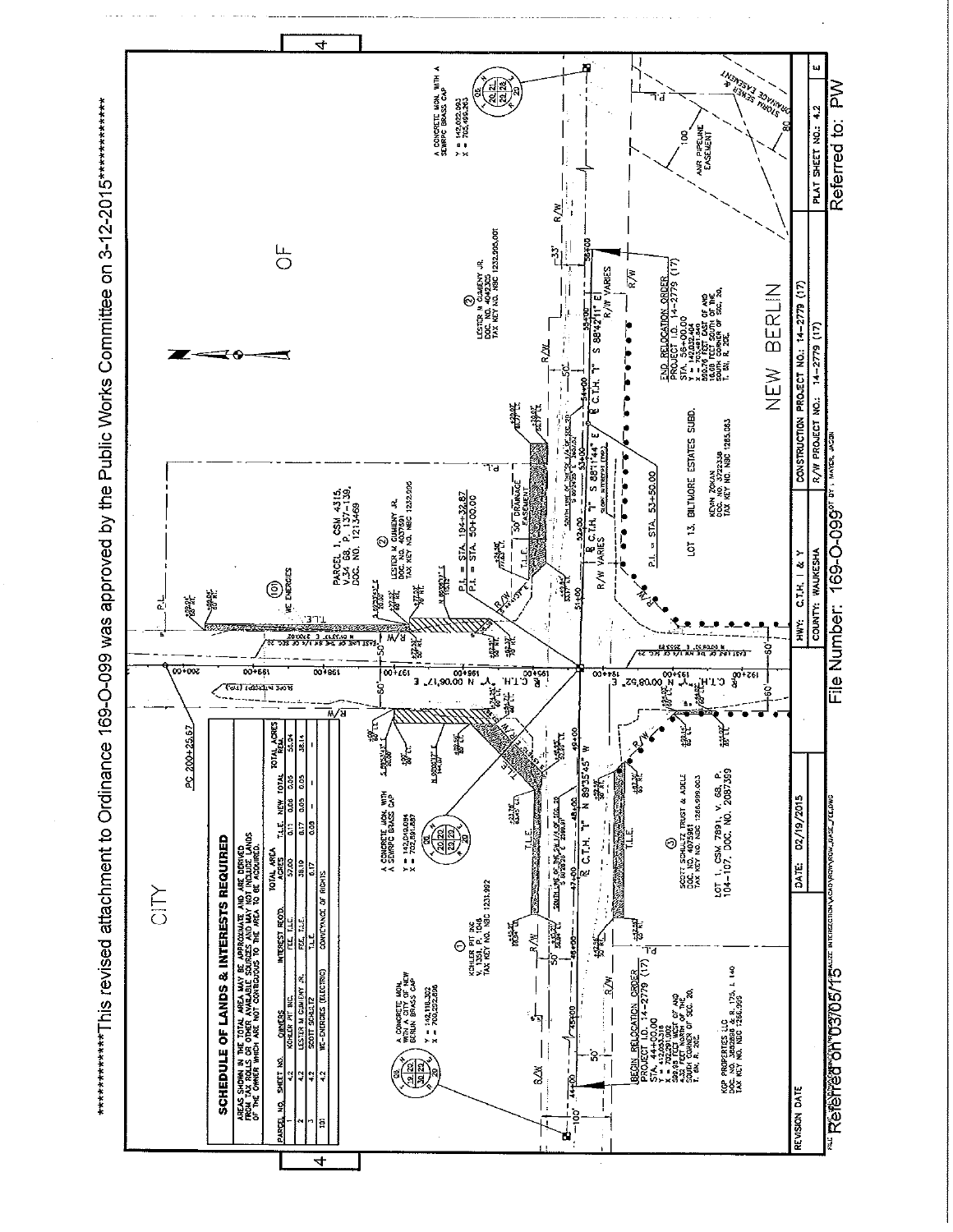The fiscal note has been revised to coincide with the revised attachment for Ordinance 169-O-099. The deletion is crossed out.

#### **FISCAL NOTE**

# LAYING OUT, RELOCATION AND IMPROVEMENT OF COUNTY TRUNK HIGHWAY I **WAUKESHA COUNTY PROJECT** PROJECT I.D. 14-2779 (17) C.T.H. "I" INTERSECTION WITH C.T.H. "Y"

#### **CITY OF NEW BERLIN WAUKESHA COUNTY**

This ordinance authorizes right of way acquisitions for relocation and improvement for the intersection of County Trunk Highways I (Lawnsdale Road) and Y (Racine Avenue). These acquisitions are consistent with the Signals and Safety Improvements capital project  $(\#200427)$ , which is anticipated to have sufficient appropriations for these items. According to department staff, these acquisitions will be temporary (e.g., easements) with no permanent land purchases involved.

No additional direct tax levy impact is anticipated in this ordinance.

Linda Withowski

Linda G. Witkowski **Budget Manager**  $3/2/15$ **WD** 

| Referred on: 03/05/15 | File Number: 169-O-099 | Referred to: PW |
|-----------------------|------------------------|-----------------|
|                       |                        |                 |